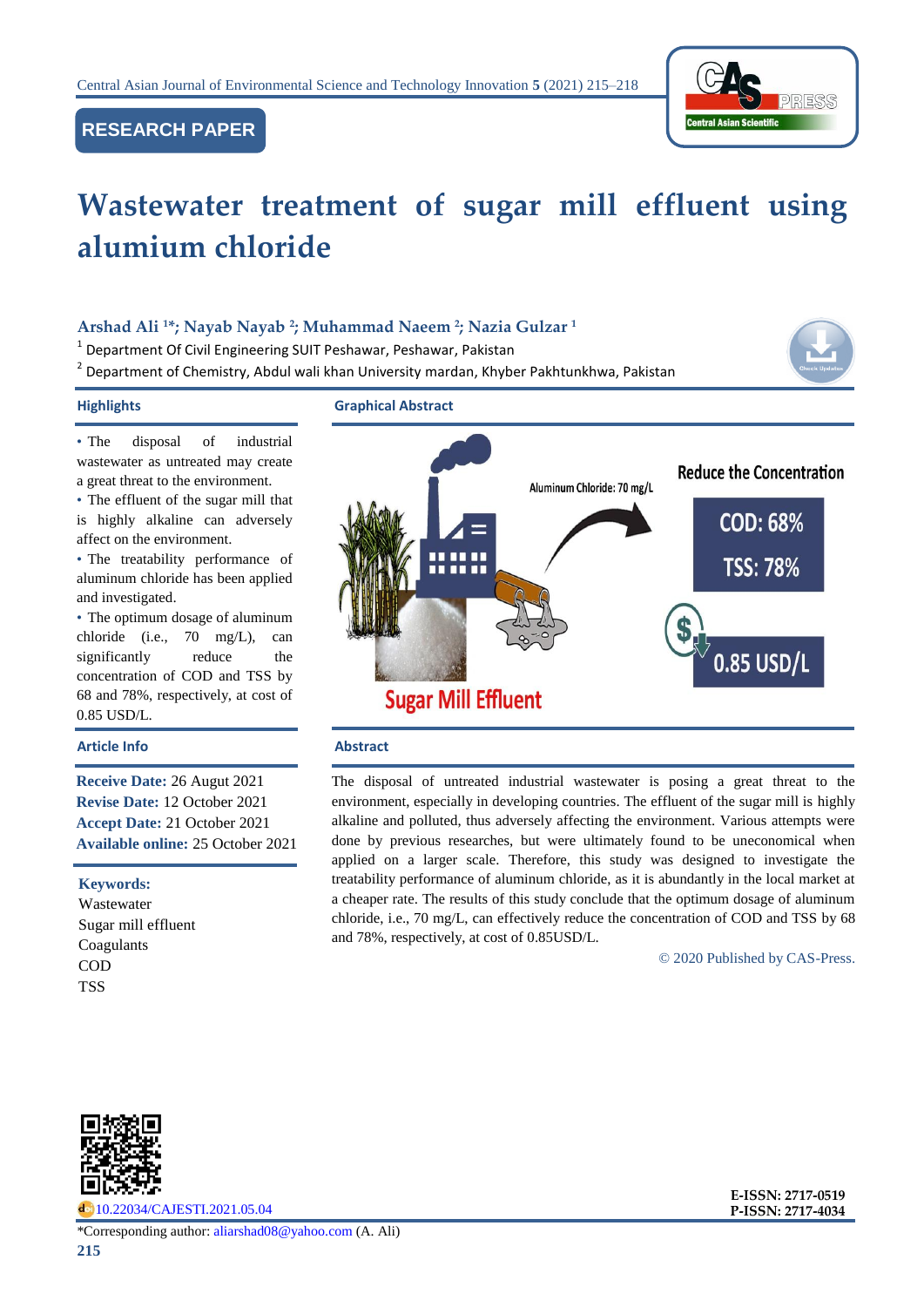#### **1. Introduction**

The decline in surface water availability is a major problem in Pakistan. Unfortunately, the available water is also being polluted at an alarming rate, due to the disposal of untreated domestic and industrial effluent [\(Liu et](#page-3-0)  [al., 2020;](#page-3-0) [Emmanuel et al., 2018\)](#page-3-1). Since, industrial wastewater pollution is one of the major reasons for deteriorating the water resources water quality [\(Obropta et al., 2008\)](#page-3-2). Therefore this study was designed to investigate the wastewater characteristics of the local sugar mill effluent, and to suggest a possible wastewater treatment option, in line with the available guideline, i.e. National Environmental Quality Standards (NEQS) of Pak-EPA [\(Cao and Zhang, 2006\)](#page-3-0). This study was design with a main goal of developing low-cost economical wastewater system for the safe disposal of sugar mill effluent. The main objective of this study was to determine the most economical optimum coagulant dosage, i.e. of aluminum chloride, for the subject effluent treatment.

#### **2. Materials and Methods**

Wastewater samples were collected from the local sugar mill at regular intervals of time, to analyze its characteristics. pH, temperature, turbidity and TDS (Total Dissolved Solids), were determined at the site, whereas, for BOD (Biochemical Oxygen Demand), COD (Chemical Oxygen Demand), and TSS (Total Suspended Solids) the sample was taken to the laboratory. All analytical procedures were conducted, using standard procedures, i.e. of the American Water Works Association (AWWA). The optimum dosage of aluminum chloride was extracted from the "Jar Test". The optimum dosage was later confirmed by using the principle of flocculent settling in a lab-scale sedimentation tank of 12cft (cubic feet) capacity [\(Sahu et al., 2018;](#page-3-3)  [Kadriu et al., 2016\)](#page-3-4).

#### **3. Results and Discussion**

The wastewater quality analysis data obtained is given in [Table 1.](#page-1-0) The results illustrate that the effluent of the sugar mill is highly alkaline in nature and rich in TSS concentration. Though, the pH is within the permissible limits of NEQS. But still it can affect the aquatic environment; it might decline the population of flora and fauna. The values of its BOD and COD are quite high, i.e., 940 mg/L and 1320 mg/L, respectively. The results obtained from Jar Test are illustrated in [Fig. 1.](#page-2-0) Aluminum chloride ranging from 10-80 mg/L was used in this study [\(Murugan and Prabaharan, 2012;](#page-3-5) [Xu et al., 2021a;](#page-3-6) [Sharma and Simsek, 2020\)](#page-3-7) [\(Fig. 1\)](#page-2-0).

| Ser#           | Parameter   | Unit       | Result | <b>NEQS</b> | <b>Remarks</b>    |
|----------------|-------------|------------|--------|-------------|-------------------|
|                | pH          |            | 9.50   | $6 - 10$    | Permissible       |
|                | Temperature | $\circ$ C  | 27     | $\leq 40$   | Permissible       |
| 3              | Turbidity   | <b>NTU</b> | 580    | --          | Extremely high    |
| $\overline{4}$ | <b>BOD</b>  | mg/L       | 940    | 80          | Beyond the limits |
| 5              | <b>COD</b>  | mg/L       | 1320   | 150         | Beyond the limits |
| 6              | <b>TDS</b>  | mg/L       | 1194   | 3500        | Within the limits |
|                | <b>TSS</b>  | mg/L       | 920    | 150         | Beyond the limits |

<span id="page-1-0"></span>

|  |  |  | Table 1. Wastewater Characteristics of Sugar mill. |  |  |
|--|--|--|----------------------------------------------------|--|--|
|--|--|--|----------------------------------------------------|--|--|

The results show that more than 68% of Turbidity can be removed even with a small dosage, i.e., 10 mg/L. But, the corresponding COD removal at this particular dosage was observed to be hardly 56%. It was noticed that with the increase in the aluminum chloride dosage beyond 60 mg/L, there was an abrupt decrease in the removal efficiency of Turbidity. However, the COD removal efficiency was found to be gradually increasing with the increase in the concentration of the dosage. Since, the optimum dosage is extracted based on maximum Turbidity removal, therefore, in this study it was observed to be 50 mg/L. Corresponding to optimum dosage, i.e. 50mg/L, the removal efficiency in terms of COD, TDS, TSS and Turbidity removal was observed to be 68, 42, 78, and 82% respectively [\(Sangpal et al., 2011;](#page-3-2) [Xu et al., 2021b;](#page-3-8) [Yang et al., 2021;](#page-3-9) [Mustapha and Omotoso, 2005\)](#page-3-10).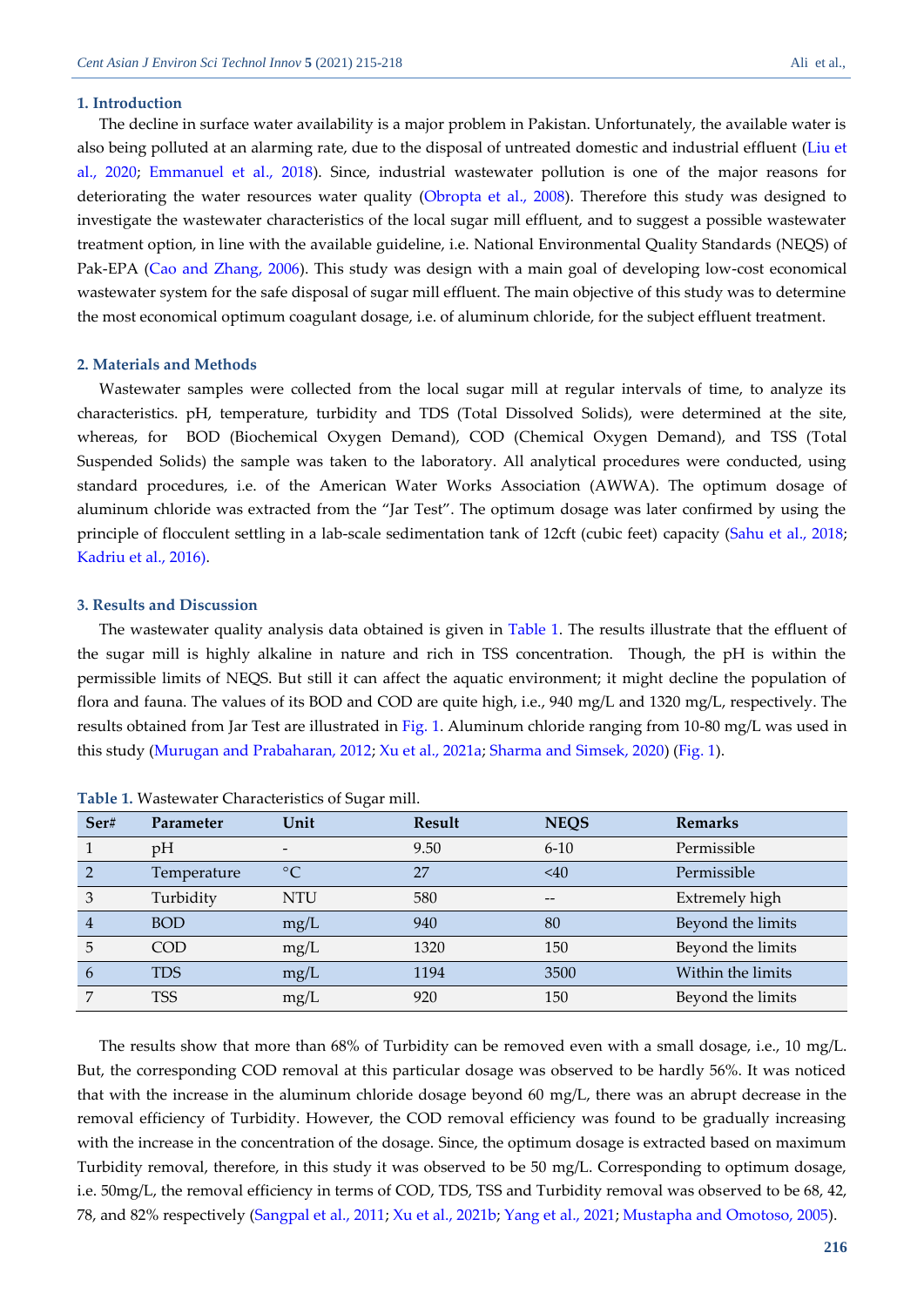

**Fig. 1.** Determination of optimum aluminum chloride dosage.

<span id="page-2-0"></span>The optimum aluminum chloride dosage of 50 mg/L was confirmed by using a process of sedimentation in a tank of 12cft capacity. The results obtained are shown in [Table 2.](#page-2-1) For economical sedimentation tank design, the hydraulic retention time was limited to 70 min. Reduction in the concentration of COD, BOD, TDS, and TSS at the effluent point of the sedimentation tank, was monitored at various retention times, ranging from 40-70 min. The amount of aluminum chloride was added at the influent point at the concentration of 50 mg/L.

| <b>Parameters</b> | <b>Values</b> |    | <b>Hydraulic Retention Time</b> |    |    |  |
|-------------------|---------------|----|---------------------------------|----|----|--|
|                   | (mg/L)        |    | (min)                           |    |    |  |
|                   |               | 60 | 70                              | 80 | 90 |  |
| <b>COD</b>        | 1320          | 23 | 39                              | 58 | 72 |  |
| <b>BOD</b>        | 940           | 19 | 41                              | 53 | 66 |  |
| <b>TDS</b>        | 1194          | 11 | 14                              |    | 20 |  |
| <b>TSS</b>        | 920           | 44 | 66                              | 79 | 83 |  |

<span id="page-2-1"></span>

|  |  | Table 2. Flocculent Settling (Percentage Reduction). |  |
|--|--|------------------------------------------------------|--|
|  |  |                                                      |  |

The results indicate that there is a linear relationship between the hydraulic retention time and percentage reduction in pollutants. However, keeping in view the cost-benefit analysis the hydraulic retention time of 80 min was considered. Corresponding to this much hydraulic retention time, the percentage reduction in COD, BOD, TDS, and TSS was observed to be 585, 53, 17, and 79% respectively. The estimated cost calculated was 10.20 USD per day, for the wastewater flowing at the rate of 100 L/min [\(Sun et al., 2022;](#page-3-2) [Wang et al., 2021\)](#page-3-11).

# **4. Conclusion**

Based on this study, the following results were obtained:

- 1) The sugar mill effluent is a major treat to the environment, based on its highly polluted wastewater.
- 2) Some of the main wastewater quality parameters, like BOD, COD, and TSS are beyond the limits of Pak-EPA i.e., NEQS.